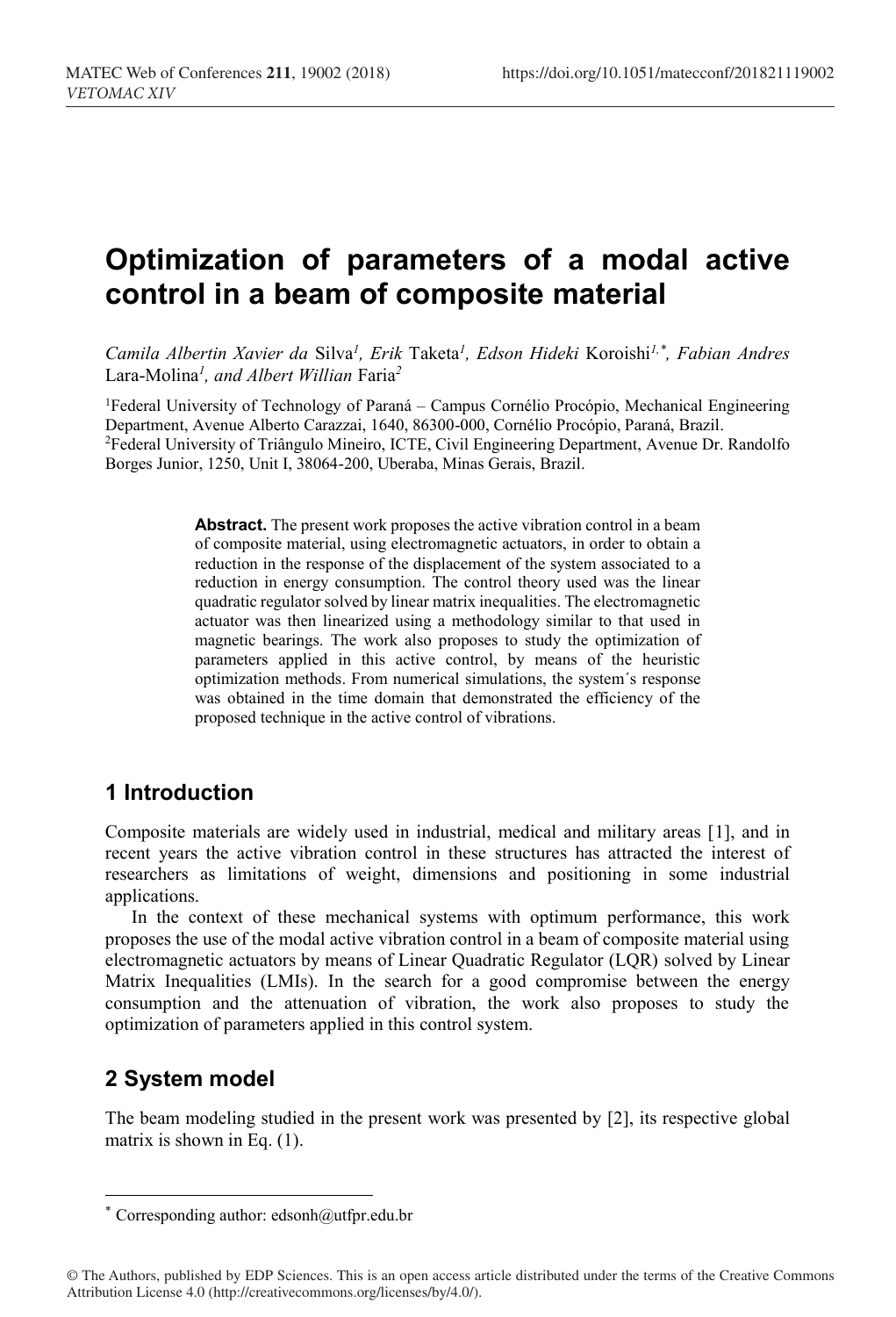$$
\left[\mathbf{M}_{g}\right] \stackrel{\leftarrow}{\left|\mathbf{u}_{g}\right|} + \left[\mathbf{K}_{uu}\right] \stackrel{\leftarrow}{\left|\mathbf{u}_{g}\right|} = \left\{\mathbf{F}_{g}\right\} \tag{1}
$$

where  $[M_{q}]$  is the global mass matrix,  $[K_{uu}]$  the global elastic stiffness matrix,  $[u_{q}]$  the global displacement vector,  $[\ddot{\mathbf{u}}_g]$  the second derivative of the displacement, and  $[\mathbf{F}_g]$ corresponds to the excitation force. More detail about this model can be obtained in [2].

The system presented by Eq. (1) has a high number of degrees of freedom. Because of this, it was necessary to apply a model reduction technique, in order to guarantee the controllability and observability of the system. The reduced model is obtained by neglecting the states associated with small singular values [3]. The minimal balanced realization of the system is asymptotically stable if the controllability and observability graminians are equal and diagonal [4]. For the present structure, the system was controllable and observable for the first two vibration modes.

#### **3 Electromagnetic actuator**

The methodology for obtaining the model of an electromagnetic actuator was presented in [6]. Fig. 1 illustrates the model, that consists of a coil wound on a core of ferromagnetic material and the attraction force between the two elements of the ferromagnetic nucleus is represented by the Eq. (1). The parameters of actuator are shown in Table 1



**Fig. 1.** Electromagnet of the electromagnetic actuator [6].

**Table 1.** Parameters of the coil [9].

| Parameter        | Value          |  |
|------------------|----------------|--|
| $\mu_0$ (H/m)    | $4\pi 10^{-7}$ |  |
| $\mu_r$          | 700            |  |
| $N$ (Coil turns) | 250            |  |
| $a$ (mm)         | 9.5            |  |
| $b$ (mm)         | 38             |  |
| $c$ (mm)         | 28.5           |  |
| $d$ (mm)         | 9.5            |  |
| $f$ (mm)         | 22.5           |  |
| $i_{h}$ (A)      | 0.1            |  |
|                  |                |  |

where  $\mu_r$  is the relative permeability of the ferromagnetic material of the core and  $\mu_0$  the vacuum permeability.

Eq. (2) presents the electromagnetic force.

$$
F_{AEM} = \frac{N^2 i^2 \mu_0 a f}{2\left((e \pm \delta) + \frac{b + c + d - 2a}{\mu_r}\right)^2}
$$
 (2)

where *i* the electric current and  $\delta$  the variable that is added to the air gap to represent the vibration of the beam. It is worth mentioning that the EMA applies only on attraction force and, thus: the value "+" holds for  $\delta$ >0; and "-" for  $\delta$  <0.

Analyzing Eq. (2), it is noted that the amplitude of the electromagnetic force presents a non-linearity. Thus, the actuator model was linearized according to the procedure presented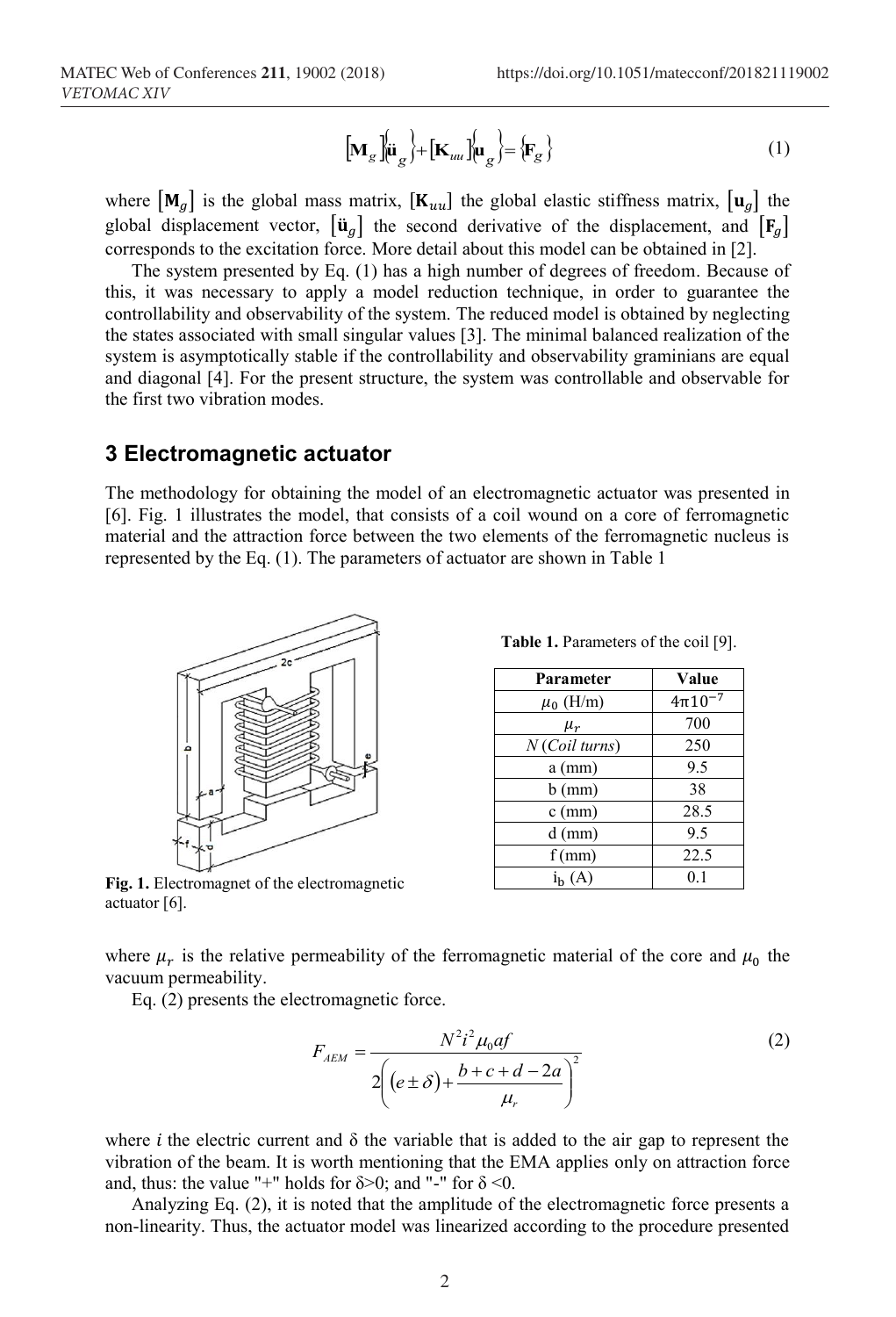in [7, 8], where the linearization of the electromagnetic actuator is performed using a methodology similar to that applied to magnetic bearings. The electromagnetic force in the linearized form is presented by Eq. (3).

$$
F_{AEM} = k_i i - k_x x \tag{3}
$$

where  $k_i$  is the gain of the actuator, *i* is the electric current,  $k_x$  is the rigidity and x is the displacement.

# **4 Methodology**

The beam of composite material studied in this work has 306 mm length, 25.5 mm width and 1 mm thickness, and is composed by five layers of graphite/epoxy with 0.2 mm thickness each layer. The layers have the orientation of [45º/0º/45º/0º/45º] [2], where the orientation of 0º is parallel to the *x* axis. The scheme is shown in Fig. 2. The EMA has two parts (see Fig. 1): E and I. The I parts were fixed in the structure and their mass was added in the mass matrix.

For the best possible similarity to the actual behavior, white noises are imposed on the displacement calculations.

In order to obtain a good relation between the energy consumption and the vibration attenuation of the beam, for a better configuration of the system, heuristic optimization methods are used. Fig. 3 shows the schematic form of the controller. This controller was designed using LQR solved by LMIs [5].



**Fig. 2.** Positioning of electromagnetic actuators. **Fig. 3.** Controller Schematic [10].

From Fig. 3, the modal displacement component and the modal velocity component were multiplied, respectively, by parameters  $c_1$  and  $c_2$ . There parameters are the design variables of the optimization problem.

The present optimization problem was composed by two objective functions defined as  $F_1$  related to the displacement's system and  $F_2$  related to the electrical current, that is, referring to the control effort. Both functions are presented by Eq. (4).

$$
F_1 = \min \|\mathbf{x}(t)\|, \quad F_2 = \min \|\mathbf{F}_u(t)\| = \int I \, dt
$$
 (4)

In the present contribution, it was necessary to use multi-objective form, presented by Eq. (5) [9].

$$
F(x) = \left\{ \sum_{k=1}^{K} \left[ \frac{W_k \left\{ F_k(x) - F_k^{\text{ best}}(x) \right\}}{F_k^{\text{worst}}(x) - F_k^{\text{ best}}(x)} \right]^2 \right\}^{\frac{1}{2}}
$$
(5)

where x is the vector of the design variables,  $W_k$  is the weight of each  $k$ -th objective function,  $F_k(x)$  is the *k*-th objective function,  $F_k^{best}(x)$  is the best value of the *k*-th objective function,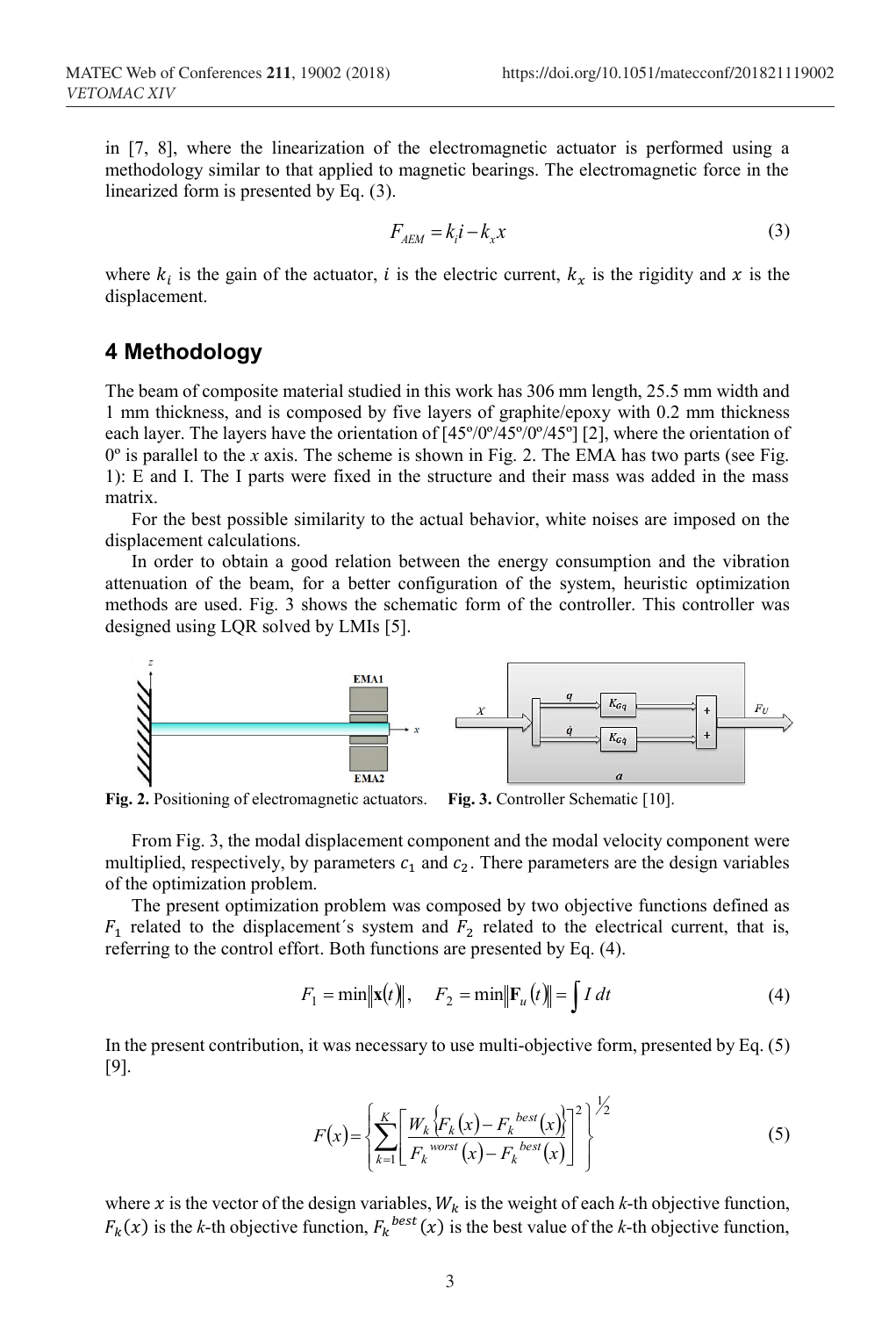and  $F_k^{worst}(x)$  is the worst value of the *k*-th objective function.

Table 2 shows the values of the constants of the commitment function; the combination between  $W_1$  e  $W_2$  was done in the form  $W_1 + W_2 = 1.00$ . The design space intervals are  $0 \le$  $c_1 \le 100$  and  $0 \le c_2 \le 100$ .

| best<br>г. | $\mathbf{r}$ worst | best<br>$\mathbf{r}$<br>$\sim$ | worst<br>$\mathbf{r}$ | $\boldsymbol{W}_{\boldsymbol{1}}$ | W,         |
|------------|--------------------|--------------------------------|-----------------------|-----------------------------------|------------|
| 0.0353     | 9.315              | 1756e-11                       | 2.1628                | 0.01 a 0.99                       | 0.99a 0.01 |

**Table 2.** Commitment function constants values

### **5 Results**

In relation to optimization, the optimized values of the design variables  $c_1$  and  $c_2$  were obtained as a function of the contribution of  $W_1$  and  $W_2$ , according to Figs. 4 and 5.



It can be seen, from Fig. 4, that the value of the design variable tends to increase with the increase of  $W_1$ , at the same time as  $W_2$  decreases, that is, it is observed that the design variable  $c_1$  tends to increase as the influence of the attenuation of the system response increases.

In relation to Fig. 5, the values of the design variable  $c_2$  have values close to zero, increasing in the interval 0.5 to 0.99 of the combination  $W_1 - W_2$ , the interval of the combination in which there is greater influence of  $W_1$ , corresponding to the greater influence of the attenuation of the system response.

The relationship between the objective functions  $F_1[m]$  and  $F_2[A]$  is seen from Fig. 6.



**Fig. 6.** Comparison  $F_1 \times F_2$ 

This result shows, as expected, that the increase in the attenuation of the system response by means of the active control of vibrations through the application of electromagnetic actuators generates an increase in the energy consumption, fact observed by the electric current response  $(F<sub>I</sub>)$  used by the actuators. In view of this, it is necessary to find a good relation between  $W_1$  and  $W_2$ , so that it has a good attenuation of vibration of the beam without causing excessive consumption of energy.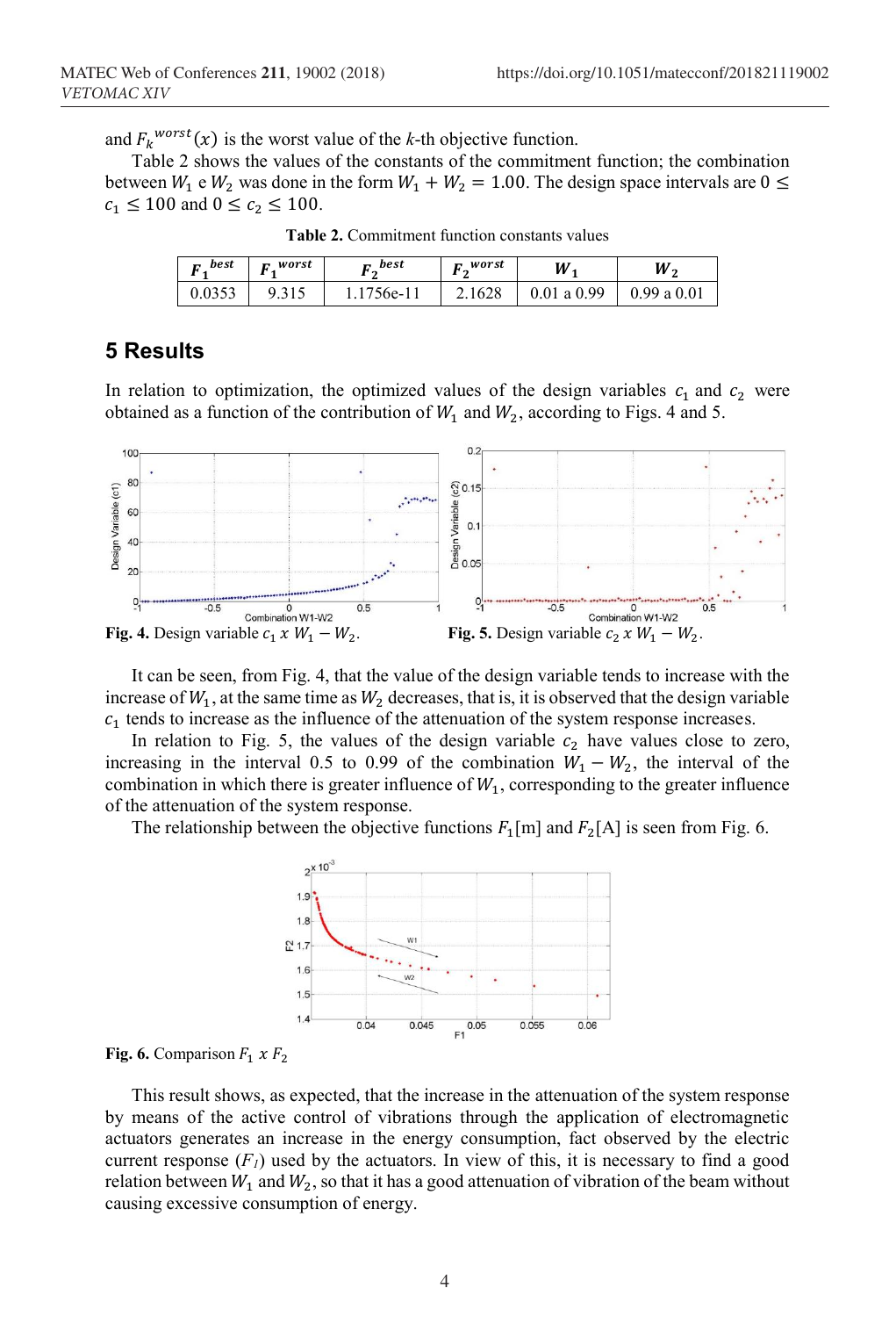Figs. 7 and 8 present the comparison of the global function between the values of the objective functions  $F_1$  and  $F_2$  in function of the variation of  $W_1$  and  $W_2$ .



**Fig. 7.** Comparison of the Global Function between  $F_1$  and  $F_2$ .



**Fig. 8.** Approximate image of the Global Function comparison between  $F_1$  and  $F_2$ .

From the results obtained in Figs. 7 and 8, it was observed that the smallest difference between  $F_1$  and  $F_2$  occurs for  $W_1 = 0.74$  and  $W_2 = 0.26$ , so it can be stated that the objective function  $F_1$  has greater influence on the global function.

For these values of  $W_1$  and  $W_2$ , the design variables  $c_1$  and  $c_2$  are equal to 87.1522 and 0.1783. The response of the system displacement in the time domain and the electric current of the electromagnetic actuators using the values obtained from the design variables  $c_1$  and  $c_2$  are presented in Figs. 9 and 10.



applying optimization.

**Fig. 10.** Electrical current with the application of optimization.

-Control - on

**Optimized** 

According to Fig. 9, with the objective function  $F_1$  being the privileged in the global function, it is observed that the vibration attenuation of the system occurs faster, attenuating the system approximately 0.4 s. In the case of Fig. 10, the first oscillation exhibits higher power consumption, but the following oscillations are attenuated according to the displacement response of Fig. 9.

### **6 Conclusion**

In general, it can be concluded that the proposed methodology and the tools used presented satisfactory results, making possible its use to improve the performance of active vibration control in beams of composite materials.

The authors gratefully acknowledge the financial support for this research from CNPq (Process 402581/2016-4), Araucária Foundation and CAPES.